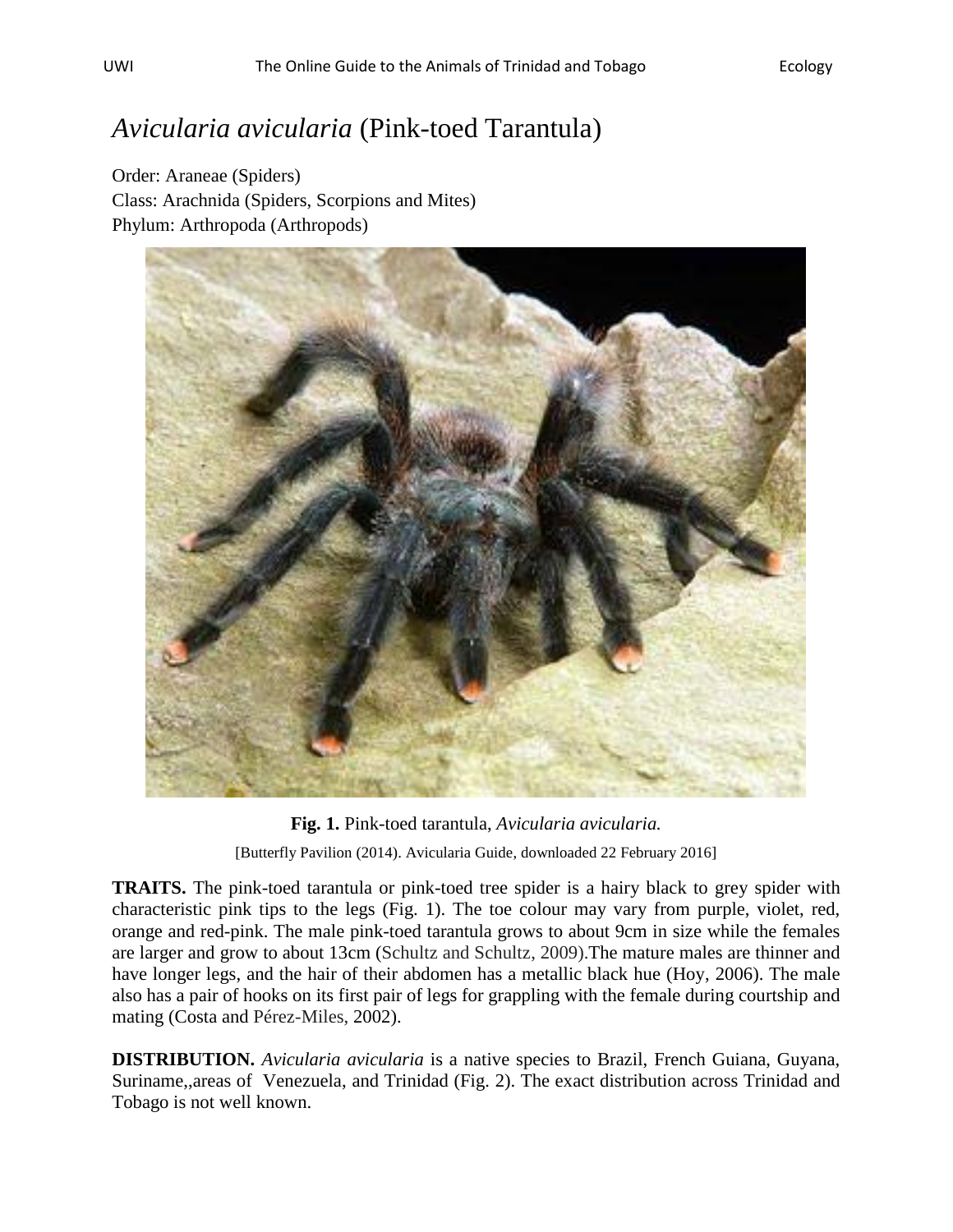**HABITAT AND ACTIVITY.** The pink-toed tarantula lives mainly in trees and bushes and are typically solitary organisms. They live to an average of 4-8 years and mature within 2-3 years. It is a well-known and relatively common species in the wild.

**FOOD AND FEEDING.** The pink-toed tarantula consumes mostly insect prey and is an aggressive feeder. Some of its prey includes crickets, wax moths, grasshoppers, roaches and small tree frogs (Schultz and Schultz, 2009). They sometimes consume small lizards like *Anolis* but vertebrates usually are not a major contributor to its diet.

**BEHAVIOUR.** The defence behaviour of the pink-toed tarantula is similar to most tarantulas. When threatened, it raises its first two pairs of legs and produces a hiss which can be heard clearly a few metres away (Stradling, 1976). The pink-toed tarantula also has a defence mechanism against small flies. These flies feed on the remaining prey left in the burrow, and the fly larvae were also found on the feet and legs of the spider. Before the moulting period the spider removes the flies by spinning a web like a mat, equal in circumference to its leg span, and brushes its hairs. Any unwanted material, debris or bugs are removed and drop onto the mat (Hoy, 2006). The tarantula moults by shedding its exoskeleton but the most distinctive feature is that it may replace internal organs. For example the female genitalia and the stomach wall or lining (Tarantula Facts, 2014*).* This process begins well in advance of the actual shedding process as a new lining or skin will grow below the current one to be shed. The actual shedding of the exoskeleton occurs quickly with the tarantula positioned on its back and legs upward in the air (Schultz and Schultz, 2009). Upon completion of the shedding the new skin appears pale and soft as it may take a few days to form into its typical exoskeleton (Stradling, 1976).

**REPRODUCTION.** Tarantulas' mating pattern is very unique. Part of the ritual in preparation for the act is the male spins a small web in which he sprays sperm, held in his pedipalps (small leg-like appendages, before the first true legs) (Costa and Pérez-Miles, 2002). On completion of the preparation he then searches for a female's burrow by using the scent of her pheromones. When he finds the burrow he taps his foot to alert her of his presence; if she accepts she comes out of her burrow but if she does not she will ignore him or attack him. In the case of acceptance of the mating call, she comes out of her burrow and the male begins a courtship display (Tarantula Facts, 2014*).* This display consist of a series of shaking movements; the downward movement of his upper body and the upward thrust of his abdomen and the swaying back and forth of his pedipalps. The act of mating will then occur while he holds her fangs back using the hooks on the first pair of his legs (Costa and Pérez-Miles, 2002). When mating is over he quickly leaves, as many times the females try to eat the males after mating. The female pink-toed tarantula lays about 50-200 eggs wrapped in a silk woven ball for protection (Tarantula Facts, 2014*).* The female will then guard her clutch of eggs for a period of about 6-8 weeks as this is the typical incubation till they hatch. It is observed that when spiderlings hatch they have blue markings that over time fade into the pink coloration (Pink Toed Tarantula, 2016).

**APPLIED ECOLOGY.** The pink-toed tarantula is not listed by the International Union for Conservation of Nature as endangered (Tarantula Facts, 2014*).* It is not a hunted species but well known for being a pet and home bred. This species has a marketable value, of between US\$40- 50. This is a major trade industry, there are books and artificial homes referred to as Tarantula Terrarium Kits (Backwater Reptiles, 2000).